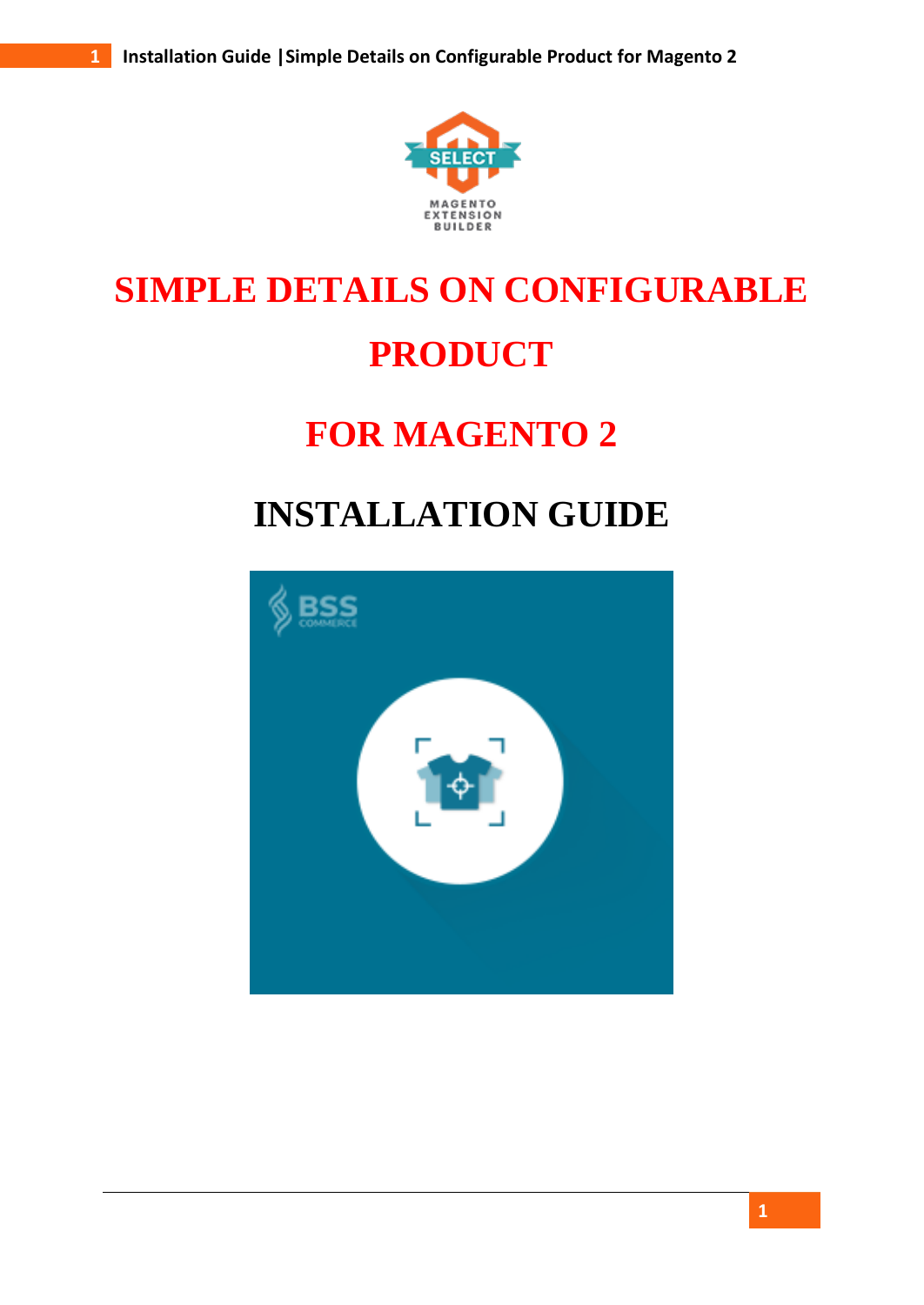After finishing purchasing process, we will immediately send you an email containing the link to download this extension.

#### **Step 1:**

Unzip the file.

#### **Step 2:**

Create another directory called **app/code/Bss/Simpledetailconfigurable/**. **Simpledetailconfigurable** is the module's internal identifier. You can find it in the "composer.json" file in the extension ZIP file you downloaded, look at the node "psr-4".

This is what you call the directory, and then you put the contents of the extension ZIP file in there.

#### **Step 3:**

Upload the directory **app/code/Bss/Simpledetailconfigurable/** into the root directory of your Magento installation. The root directory of Magento is the directory that contains the directories "app", "bin", "lib" and more. All directories should match the existing directory structure.

#### **Step 4:**

Go to Magento 2 root directory.

Run: php bin/magentosetup:upgrade.

#### **Step 5:**

Run: php bin/magentosetup:static-content:deploy.

#### **Step 6:**

Clear all Caches.